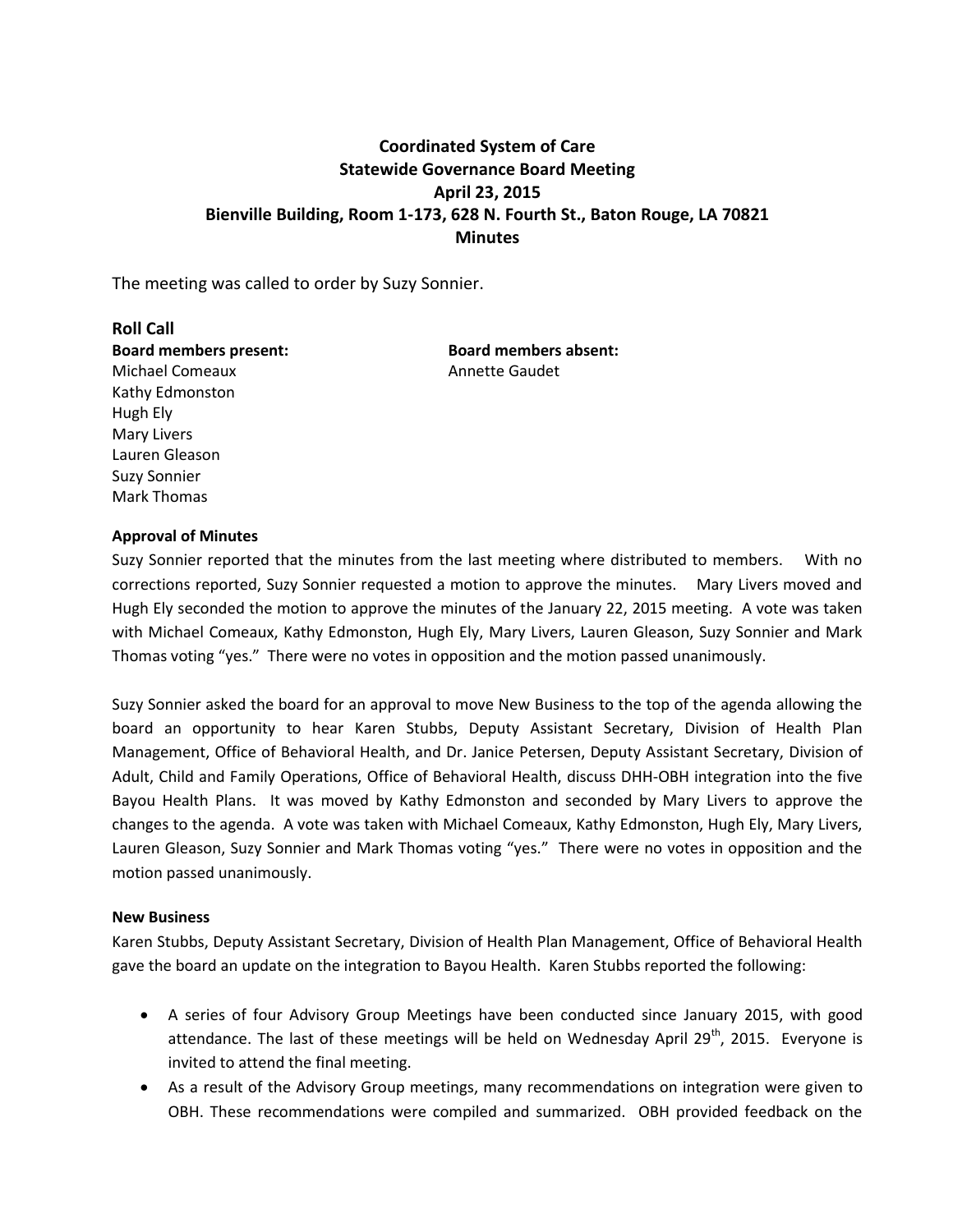recommendations. The summary of recommendations will be presented at the final Advisory Group Meeting on April 29, 2015.

- Deputy Assistant Secretary Stubbs reported she took back Kathy Edmonston's suggestion to include peer representation on the Advisory Board to OBH leadership. The OBH leadership has made sure to include peer representation at all of the advisory group meetings.
- In addition to the Advisory Group Meetings, there will be a number of focus group meetings held with peers and current consumers of services in an informal dialogue lead by Dr. Rochelle Dunham, Assistant Secretary, Office of Behavioral Health.
- On May 29, 2015, there will be a meeting with DHH Medicaid, OBH leadership and providers to address current issues and concerns.
- OBH just completed conducting the state wide Block Grant Forums for the Substance Abuse Prevention and Treatment (SAPT) Block Grant in 10 locations. Integration was the primary topic of discussion. Some forums had more consumers in attendance and others were more provider focused. Many questions of integration were asked and answered.
- OBH leadership had a daylong meeting with the 5 Bayou Health Plans to give an overview of all Behavioral Health services. A meeting to discuss specific topics will be scheduled at a later date.
- To address the concerns expressed by providers that are looking for alternatives to electronic health records as the result of the scheduled decommissioning of Clinical Advisor, an Electronic Health Record Vendor Fair will be held on May 21, 2015, in Baton Rouge. This will be an all-day event in Bienville Building Room 118 and is open to all providers. The fair will include vendors of electronic health records and perhaps electronic billing clearinghouses. There is no recommendation for a specific electronic health record. The event will provide information so that the providers can choose the one that is right for them. The providers will be able to come and meet with the vendor's face-to-face to ask questions and/or address concerns. The 40 vendors, located on the "Making Medicaid Better" website, have been asked to be present at the Electronic Health Record Vendor Fair. At the present time, eight vendors have confirmed their attendance.
- The Louisiana Healthcare Quality Forum, which is responsible for the Louisiana Health Information Exchange (LaHIE), will also provide webinars to address the needs of providers that may be unable to attend the electronic Health Record Vendor Fair.

Suzy asked if the 5 Bayou Health Plans would have their own electronic health records. Karen responded the 5 Bayou Health Plans do not have their own electronic health records; however, they have electronic billing systems through electronic clearinghouses that will allow providers to submit electronic claims.

Kathy asked if OBH was encouraging the Bayou Health Plans to obtain an electronic health record system. Karen responded that the electronic health record is not required. This was not a requirement for Magellan; however, Magellan's management decided to bring in an electronic health record.

Suzy asked how referrals would be made, as currently some are being made through Magellan's Clinical Advisor. Karen responded that the Bayou Health Plans will have web base billing and referral systems. Each plan will have its own system and each one will be slightly different. While she could not speak to the particulars of each system at this time, she did report that none of the systems will have the capacity to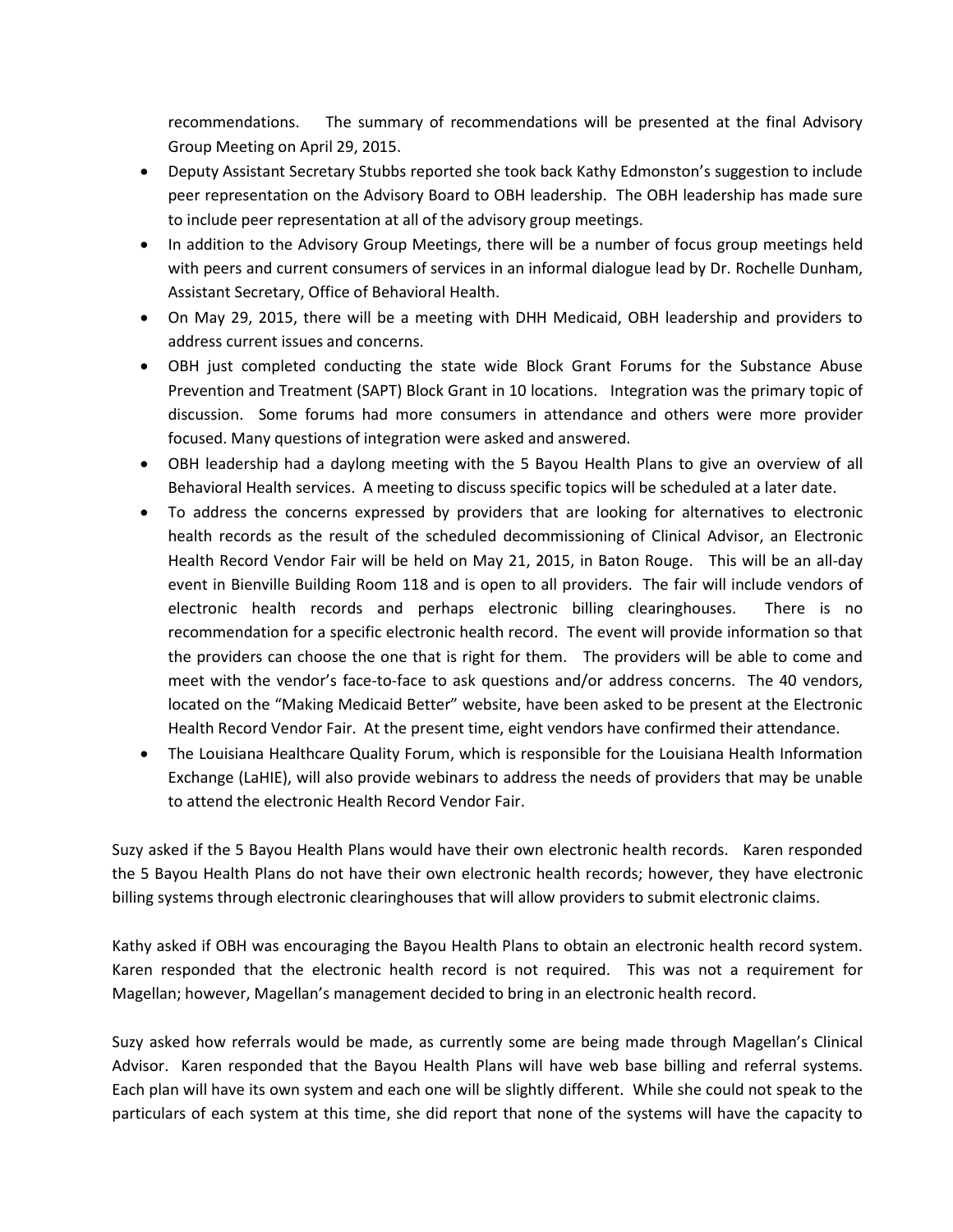allow providers to enter progress notes. Mary Livers asked if the providers will have to bill each plan. Karen responded yes and noted that the plans contract with most of the current clearinghouses. OBH will complete a crosswalk to see which, if any, clearing houses are not contracted with the 5 Bayou Health Plans.

Suzy asked how this change would impact CSoC and questioned if the WAAs use Clinical Advisor. In addition, she asked if other referrals besides DCFS and OJJ were made through Clinical Advisor. In response to this question, Connie reported that the WAAs use Clinical Adviser on a limited basis. Karen reported that WAA's dependence on CA is much smaller than other behavioral health providers.

Kathy reported that she recalled issues with providers using the web based billing when CSoC first began. These issues were resolved but she expressed concern about the billing process during the transition. Karen reported that Magellan had begun informing providers that Clinical Advisor is proprietary to Magellan and it will be decommissioned. Therefore, Clinical Advisor will not be available to the BHP come December 1. Magellan will be having more communication and training for providers in the future.

Suzy asked if there were other questions for Karen related to the integration.

Mark Thomas inquired about the current status of CSoC as it relates to integration. Karen reported that CSoC and the 1915 c Wavier will remain. OBH is currently considering some small changes to CSoC. The following changes are under consideration: 1. Remove crisis stabilization from the c waiver and add to state wide plan so that all youth on Medicaid will have access to crisis stabilization; and, 2. Add therapeutic foster care as a respite service. The goal of the proposed changes is to increase access to crisis stabilization and respite services not only for CSoC youth but all youth eligible for Medicaid. OBH is in the process of drafting these changes and expects to submit the changes to the Centers for Medicare and Medicaid Services (CMS) by June 1, 2015. OBH is seeking CMS approval in order for the changes to go into effect by December 1, 2015.

Kathy asked if the crisis stabilization was currently part of the c waiver. Karen reported that crisis stabilization has been a part of CSoC. However, due to the low number of youth eligible to use this service, it has been difficult for providers to offer this service.

Kathy asked for the definition of Crisis Stabilization and Short Term Respite, including information on the possible locations where the service could be provided. Connie reported this information can be found in the LBHP Service Definitions Manual. Connie stated she would supply the definitions for these two services and the link to the LBHP Service Definition Manual in the meeting minutes. (Please see below) Without the SMO, Mary asked who will take the lead and responsibility to start working with the law enforcement to educate them on the options for using the Crisis Stabilization centers rather than arresting the youth or placing them in a detention center, if appropriate. From the OJJ's perspective, providing a counselor in the space for a youth to cool down is part of the value of systems of care. Karen reported in the contract amendment with the 5 BHPs, that each plan will have their own liaisons to DCFS, OJJ, judges and law enforcement and education so that they can speak directly to their respective audiences about their benefits and services.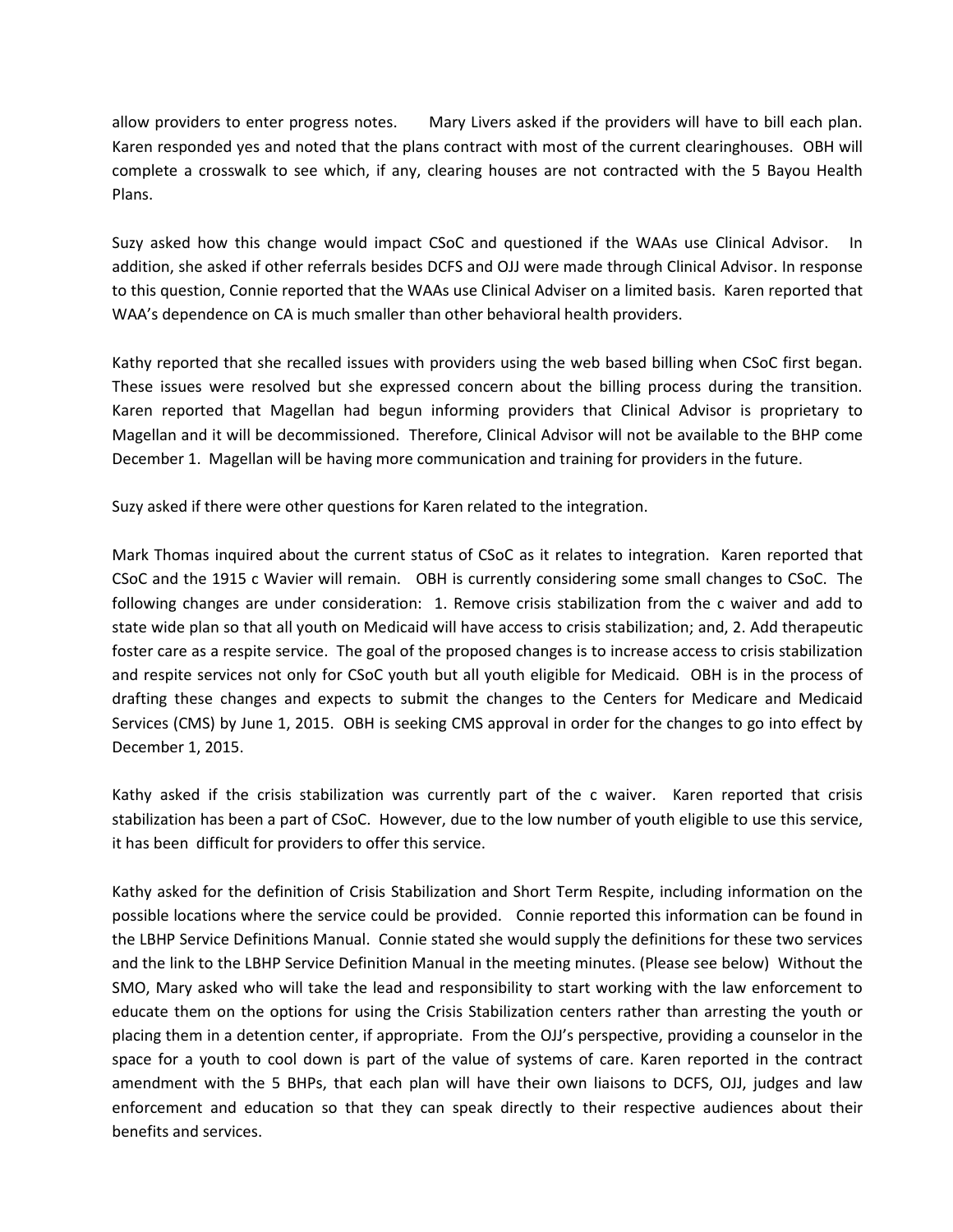Mary asked if Karen could name other functions that would be managed centrally. Karen reported that getting quality metrics from the WAA on reporting as well as training and outreach will be managed centrally. Dr. Petersen reported that they having conversations with OBH leadership and that the administrative functions that Magellan does for CSoC will become will be a part of OBH's responsibility.

**Definitions:** Louisiana Behavioral Health Partnership (LBHP) Service Definitions Manual [http://new.dhh.louisiana.gov/assets/docs/BehavioralHealth/LBHP/2014\\_RFP\\_Procurement\\_Library/LBHP\\_](http://new.dhh.louisiana.gov/assets/docs/BehavioralHealth/LBHP/2014_RFP_Procurement_Library/LBHP_Service_Definitions_Manual_8.15.14.pdf) Service Definitions Manual 8.15.14.pdf

### *Section 1.4: Short Term Respite Care*

*"Short term respite care provides temporary direct care and supervision for the child/youth in the child's home or a community setting that is not facility based (i.e. not provided overnight in a provider-based facility). The primary purpose is relief to families/caregivers of a child with a SED or relief of the child. The service is designed to help meet the needs of the primary caregiver, as well as the identified child. Respite services help to de-escalate stressful situations and provide a therapeutic outlet for the child. Respite may either be planned or provided on an emergency basis. … Short term respite care can be provided in an individual's home or place of residence or provided in other community settings, such as at a relative's home or in a short visit to a community park or recreation center. Respite services provided by or in an Institution for Mental Disease (IMD) are not covered…."*

#### *Provider Qualifications:*

*Direct Support Worker-Be included on the Direct Service Worker Registry Respite Care Services Agency-Licensed per Act 483 of 2005 Respite Care Services Agency Agency-Personal Care Attendant-Louisiana Revised Statutes 40.2006 Crisis Receiving Center- Licensed per Revised Statues (RS) 28:2180.12 Center-Based Respite- Licensed per Louisiana Administrative Code (LAC) 48:I.8101-8167*

### Section 1.5: Crisis Stabilization

*"Crisis stabilization is intended to provide short-term and intensive supportive resources for the youth and his/her family. The intent of this service is to provide an out-of-home crisis stabilization option for the family in order to avoid psychiatric inpatient and institutional treatment of the youth by responding to potential crisis situations. The goal will be to support the youth and family in ways that will address current acute and/or chronic mental health needs and coordinate a successful return to the family setting at the earliest possible time. During the time the crisis stabilization is supporting the youth, there is regular contact with the family to prepare for the youth's return and his/her ongoing needs as part of the family. It is expected that the youth, family and crisis stabilization provider are integral members of the youth's individual treatment team.* 

*Limitations/Exclusions: The duration of services is pre-approved for up to seven days per episode, but the typical length of stay is often shorter than seven days. Additional days can be authorized with prior approval from SMO or in a SMO approved POC. No more than 30 days of crisis stabilization is permitted per child, per year."*

# *Provider Qualifications:*

*Respite Care Services agency: Licensed per ACT 483 of 2005 Respite Care Services Agency. Crisis Receiving Center: Licensed per RS 28:2180.12.*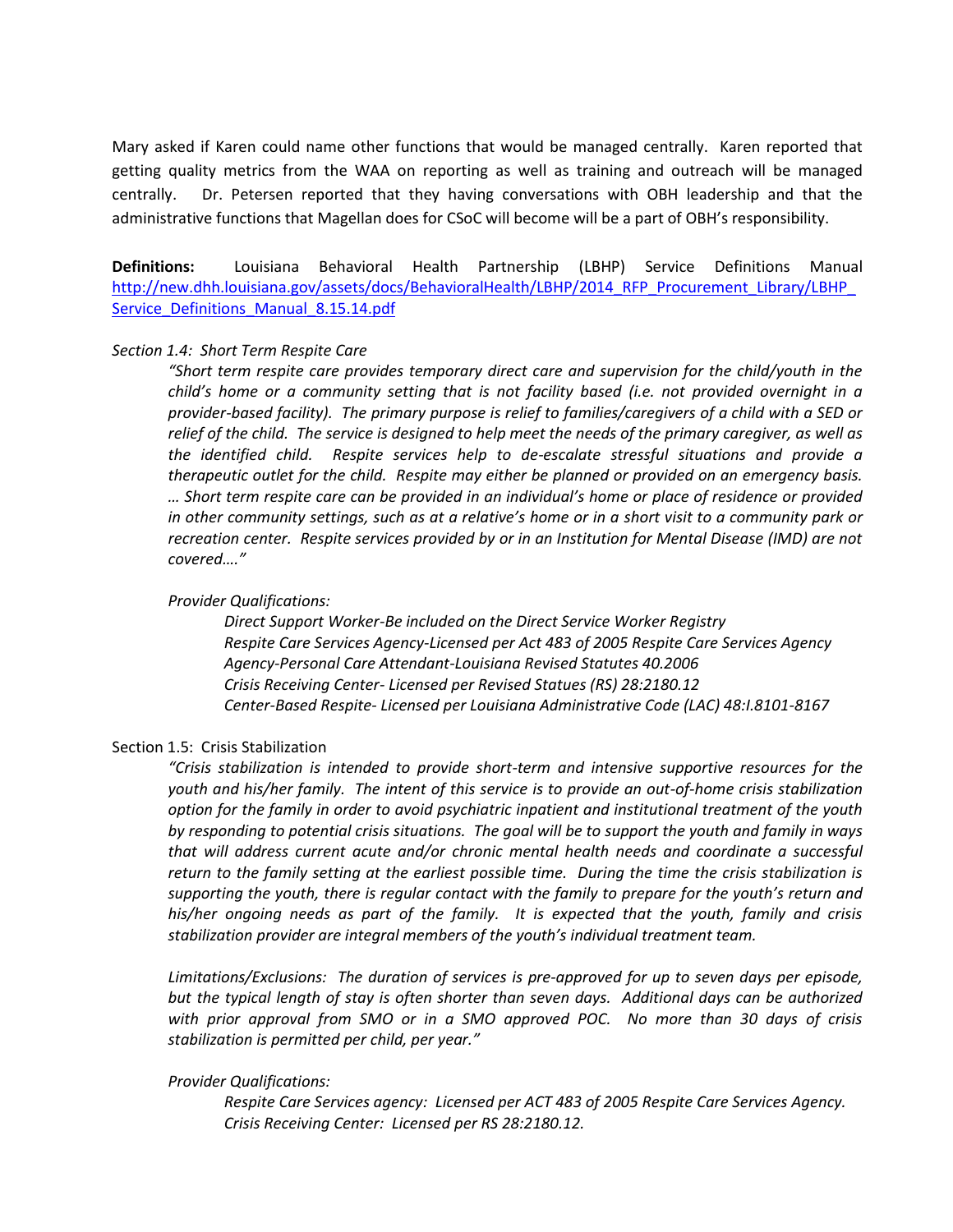# *Center-based Respite: Licensed per LAC 48:I.8101-8167.*

# **Director's Report**

The Director's Report was presented by CSoC Director Connie Goodson. The full report may be viewed at [www.csoc.la.gov/index.cfm/page 1480.](http://www.csoc.la.gov/index.cfm/page%201480)

The following comments and questions were discussed based on the information presented in the Director's report.

- Suzy asked: What is the percent of wraparound facilitators that have been trained by the University of Maryland?
	- $\circ$  Connie responded: Wraparound Agencies are required to have all of their direct care staff complete the Introduction to Wraparound as a condition of their agency certification. The University of Maryland is responsible for conducting all wraparound training until the end of the current contract.
- Kathy asked: What is the average time that a youth is in CSoC?
	- o Connie responded: Approximately 12 to 18 months
- Mary asked: How are the metrics reported for Member Referrals in Appendix A: Referral Data?
	- o Connie responded: The referral data is reported at the end of each quarter.
	- $\circ$  Mary requested that the referral information be trended from one quarter to the next in the future reports.
- Mary asked how are the metrics gathered and reported in the School Performance Measures beginning on page 12?
	- o Connie responded: Accurate school data has been difficult to obtain since most of the data relies on self-reports from the youth and their families to their wraparound facilitator. The WAAs are continuing to reach out to the schools to build partnerships; however, due to recent legislation, there are many restrictions placed on the schools related to sharing student data. Challenges in working with the schools across the country were addressed by Dr. Bruns during his January presentation to the Board. Mike Comeaux, DOE representative on the Board, offered to connect Connie to a colleague at DOE who may be able to assist. Connie will follow up with the contact.
- Kathy asked: How many children enrolled in CSoC have an IEP or a 504 plan?
	- $\circ$  Connie responded that she will follow up with Magellan to obtain this information, if possible.
- Mary asked: What is the percentage of children that are referred to CSoC but do not meet CANS clinical eligibility requirements?
	- $\circ$  Connie responded that she will follow up with Magellan to obtain this information, if possible.

Suzy Sonnier requested a motion to accept the Director's report. Michael Comeaux moved and Kathy Edmonston seconded the motion to approve the director's report. A vote was taken with Michael Comeaux, Kathy Edmonston, Hugh Ely, Mary Livers, Lauren Gleason, Suzy Sonnier and Mart Thomas voting "yes." There were not votes in opposition and the motion passed unanimously.